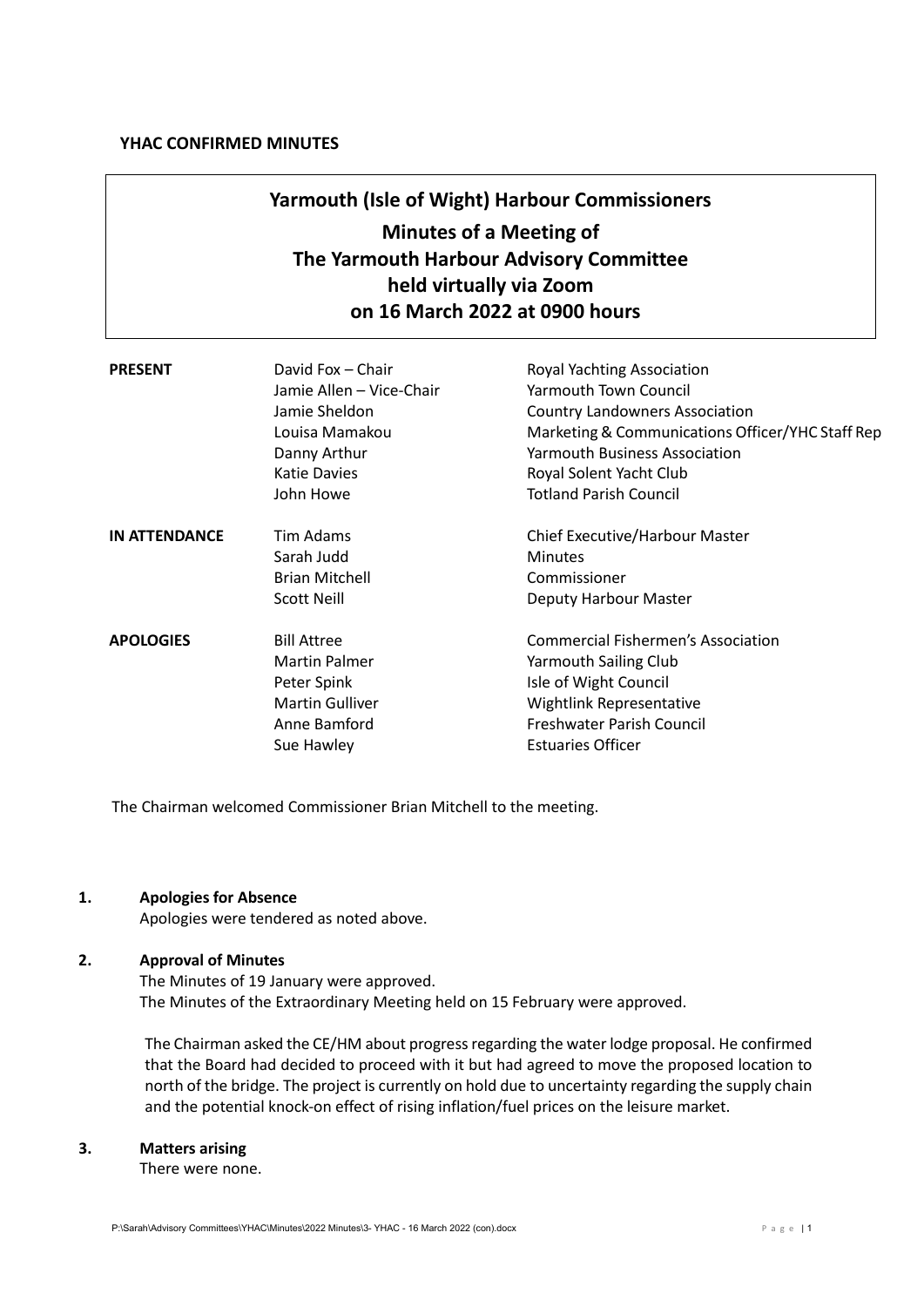## **4. Yarmouth Harbour**

### **Safety**

The Harbour will be running an oil spill and fire evacuation exercise next week for all staff.

### **Harbour Works**

The damaged wooden posts surrounding the Green have been replaced with metal ones which will hopefully last longer. Some repair works are also required on the bridge at Sandhard and the Hailing Station and these will be completed in the near future. The outside showers are almost finished and it is hoped that these will be ready by Easter. The CE/HM apologised for the impact this work was currently having on harbour office car parking.

A member asked about rising fuel prices and the CE/HM confirmed that whatever the increase in price, the harbour's margin on it always remains the same.

### **Performance**

LTV's are now at capacity. Sailing Schools have started to come back into the harbour which is good to see. Boat numbers for January and February combined were higher than expected which is encouraging.

### **5. Wightlink**

There was no representative present at the meeting.

#### **6. Clubs**

**RSYC** – The Spring Series racing has started. All racing marks and trots are in the water ready for the season ahead. This was to be Katie Davies' last YHAC meeting and the chairman and the CE/HM thanked her for her contributions to the Committee over the past few years.

**YSC** – There was no representative at the meeting.

#### **7. Councils**

*Freshwater PC* – There was no representative present at the meeting.

**Totland PC** – The PC are currently having discussions about exactly where the safe swimming marker buoys are going to go in both Totland and Colwell Bay. They are aware of the importance of clearly marking the exit/entrance to the beach to ensure that the PWC's can launch/recover safely. Totland Pier has now been sold. Works to the restaurant at the end of the pier are still going ahead.

*Yarmouth TC* – The Town Council have just planted 75 trees on the Recreation Ground in Yarmouth.

#### **8. RYA Latest**

The introduction of the Southern Anchoring Zone by the MMO is going ahead. This will involve 100 eco friendly moorings being put in although there has been no information on who is going to pay for them to be maintained/policed etc. YHC are already trialling some similar moorings and it remains to be seen exactly how they will perform.